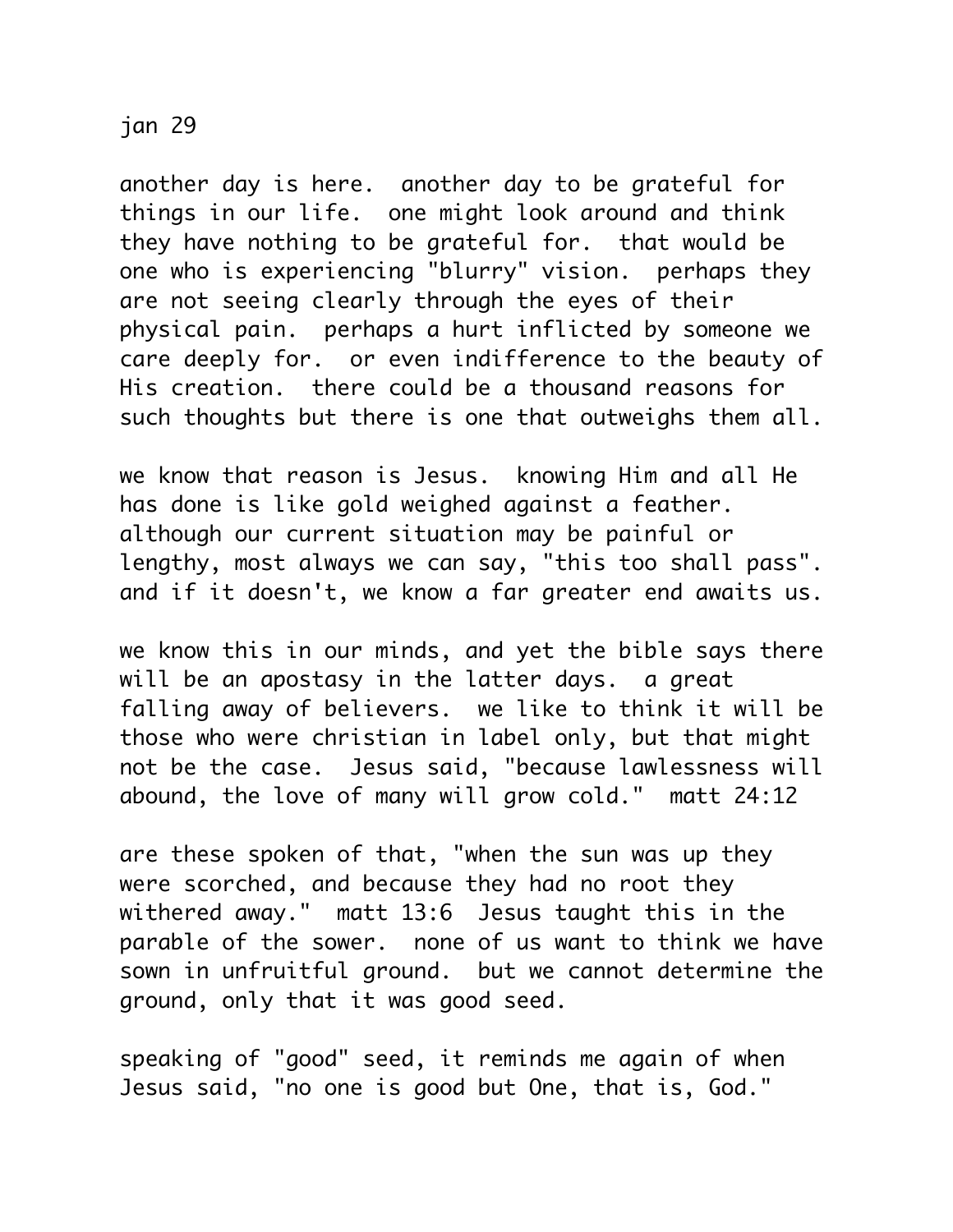mark 10:18 can any of us have perception of what true goodness is? when moses asked God to show him His glory, His response was most enlightening. "then He said, 'I will make all My goodness pass before you, and I will proclaim the name of the Lord before you.'" exo 33:19 God equated His goodness to His glory.

have you experienced a portion of that goodness? only when we really recognize our own sinfulness, can we begin to understand His goodness. the apostle paul declared all our righteousness is as filthy rags. though there may be more sinfulness we might experience, i pray we never reach such depths. the depths many do reach, such as those in thyatita in rev 2:24 did know the "depths of satan".

is it no wonder the truth of this scripture. "for it is impossible for those who were once enlightened, and have tasted the heavenly gift, and have become partakers of the Holy Spirit, and have tasted the good word of God and the powers of the age to come, if they fall away, to renew them again to repentance, since they crucify again for themselves the Son of God, and put Him to an open shame." heb 6:4-6

have you tasted the heavenly gift? have you explored it for yourself or are you still being spoon feed by others? that may be expected for babies, but not for sons. are you still dependent on others to teach you the truth and maybe alert you to the times. even now, some church leaders are spouting untruths and leading many into perdition: deceivers taking as many as they can with them into the pits. how many might you be leading in the direction you are taking?